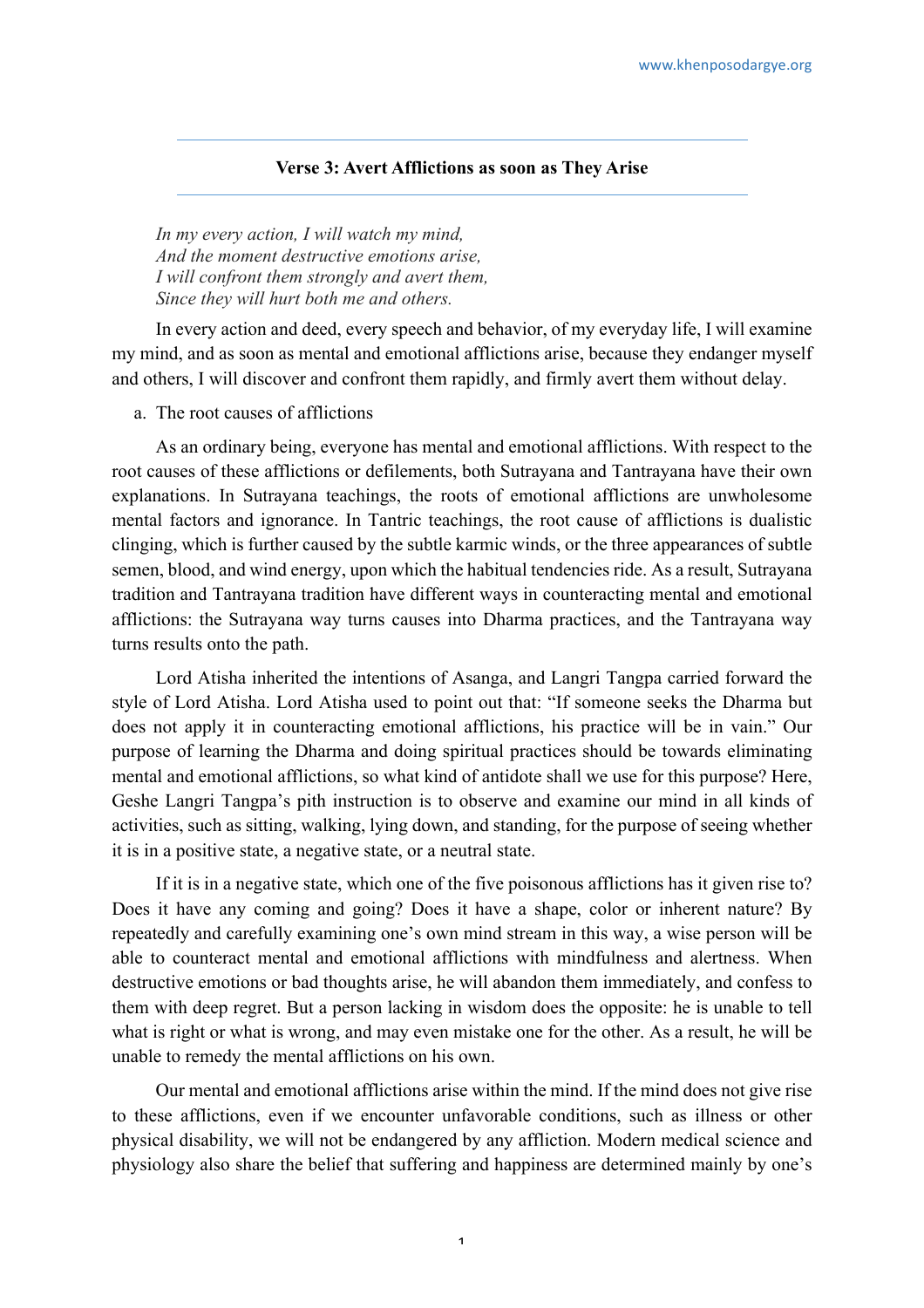mental state. If one is happy, the physical pain is lessened. . On the other hand, if one is caught up in mental suffering, the physical pain is felt even stronger. .

b. Destroy afflictions as soon as they arise

We should know that afflictions are manifestations of the habitual tendencies in our mind, and can be eliminated completely through certain remedies. For example, among the Han students of the fourfold assembly, some had an obstinate character with strong mental and emotional afflictions, when they first came to Larung Gar. After a certain period of time, by listening to the Dharma, reflecting and meditating upon it, they became more kind-hearted, had better personalities, and their wisdom increased gradually. Along with that, their mental and emotional afflictions decreased. However, once they paid less attention to the counteracting remedies, the old afflictions and habitual tendencies gradually rose up again. If they were able to keep practicing with diligence and perseverance, over the course of time, their minds would progressively become tamed, and the strong afflictions themselves would be brought onto the path. This was something that was experienced by every practitioner over the course of his or her spiritual practice.

Here, "*the moment destructive emotions arise, I will confront them strongly and avert them*" means that, as soon as a disturbing emotion, such as anger, arises in our mind, we must extinguish it immediately and avert it without delay. As is recounted in *The Thirty-Seven Practices of a Bodhisattva*:

*When emotions become habitual, they are hard to get rid of with antidotes. Therefore, with mindfulness and vigilance, to seize the weapon of the antidote And crush attachment and other negative emotions The moment they arise is the practice of a bodhisattva.*

If the disturbing emotions are not severed as soon as they arise, they will endanger ourselves and others. For instance, when we meet a bad person, we should, at the very beginning, contemplate that this person, like all sentient beings, has Buddha nature; therefore, he or she should be treated as our equal. If we did not give rise to this thought or visualization, from the very beginning, by the time we have begun to quarrel and have reached the height of our anger, it would then be virtually impossible for us to counteract the disturbing emotions through mindfulness and alertness. His Holiness Jigme Phuntsok Rinpoche has also said that: "If a disturbing emotion is not counteracted as soon as it arises, by the time it grows to any extent whatsoever, it will be very difficult for it to be subdued."

Although it is mentioned in the unsurpassable Great Perfection (Dzogchen) that: "Carry afflictions onto the path, the inherent nature of afflictions is Bodhi itself, and all phenomena are pure and equal", as ordinary beings, our perception of things is nevertheless defiled. The only thing we can do, perhaps, is to make an aspiration in our heart, and pray that we will reach the spiritual state in which afflictions can be taken onto the path, and all phenomena turn out to be pure and equal, as quickly as possible. At the same time, in our conduct, we should act based upon the Sutrayana perspective of the causal stage, and destroy the five poisons, which are attachment, anger, ignorance, arrogance, and jealousy. Otherwise, merely an instant of anger is enough to destroy the merits that we have accumulated and to endanger both ourselves and others; an instant of strong attachment is enough to ruin our vowed discipline, as well as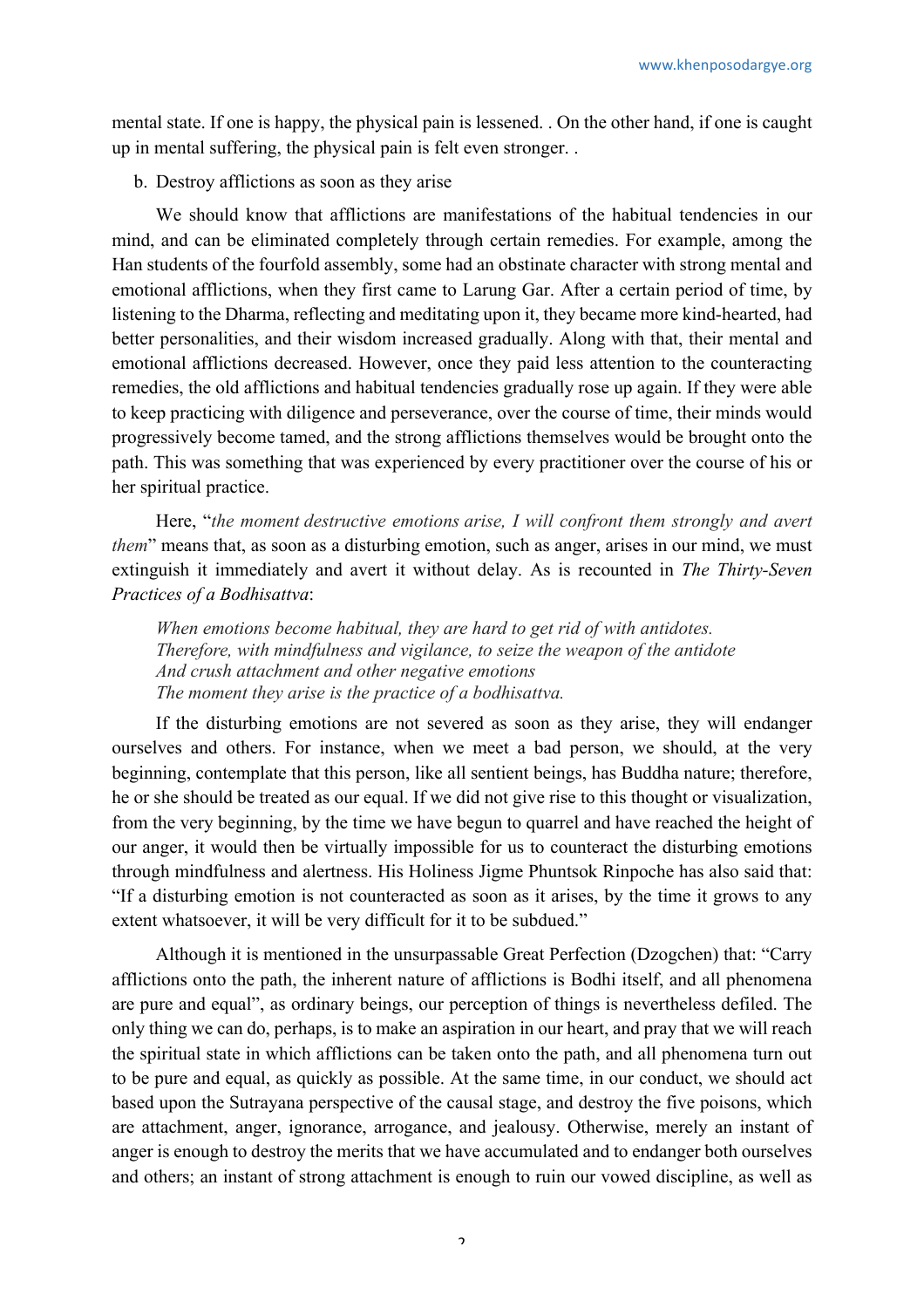that of other people.

Therefore, we should examine our mind, from time to time, and periodically avert our own negative thoughts. In earlier times, whenever the great Kadampa masters gave rise to bad thoughts, they would stop eating and drinking, and would scold themselves, or even beat themselves, in order to subdue mental afflictions. This pith instruction may sound easy, but it is extremely profound. Every Mahayana practitioner should rely on this pith instruction, and constantly and diligently observe their three doors of body, speech and mind.

c. Pay more attention to our speech

Here, what should be particularly emphasized is that we need to pay attention to our own speech, and refrain from talking about the faults of other people. In *The Thirty-Seven Practices of a Bodhisattva*, it is stated that:

*If, impelled by negative emotions, I relate the faults Of other bodhisattvas, I will myself degenerate. Therefore, to not talk about the faults of anyone Who has entered the Mahayana is the practice of a bodhisattva.*

If we talk about other people's faults, we have transgressed the vows of the Bodhisattva. Most of the people here have taken the vows of the Bodhisattva, and are practitioners who have generated the Mahayana Bodhicitta, so it is very likely that what they do, and how they behave, are in keeping with the skillful methods of Bodhisattvas intended to help sentient beings. Therefore, we should not make comments carelessly, nor mention the faults of others. The Buddha articulated that: "Very few people can understand the predispositions and capacities of sentient beings, other than Buddhas." If we were Buddhas, we could point out the faults of others directly, but everyone may observe yourself: "Have I attained Buddhahood, yet?"

Perhaps, someone would ask in return: "Khenpola, you asked us not to mention the faults of others, but why, in class, do you mention our faults every day?" The answer is that "It is permitted in specific situations. However, every time I mention your faults, I'm very concerned that you would suffer from disturbing emotions on hearing this, so I speak as little about them as possible, or try to remind you in relatively mild ways. Meanwhile, however, I'm afraid that you would not recognize your own faults, and so I feel that I have to talk about them. This is different from simply pointing out the faults of others. For so many years, I have never aroused a conflict with a disciple, by mentioning one's faults in class. On the contrary, many people are able to see more clearly what their own faults are, and put an end to these faults in their mind stream".

However, when ordinary people speak about the faults of others, they are not doing so out of altruistic compassion but are rather merely being driven by their own disturbing emotions. This both destroys the source of their own merits and deepens their prejudice towards other people. It is like a frost of obstacles laying on the crops of their own practice, and also sows discord preventing harmonious union within the Sangha. Such behavior brings no benefit whatsoever, neither to themselves nor to any others. Therefore, when doing the mind-training, we must, from time to time, examine every part of our speech and conduct, what we do and how we behave, and gradually learn to subdue our obstinate characters, so that our mind